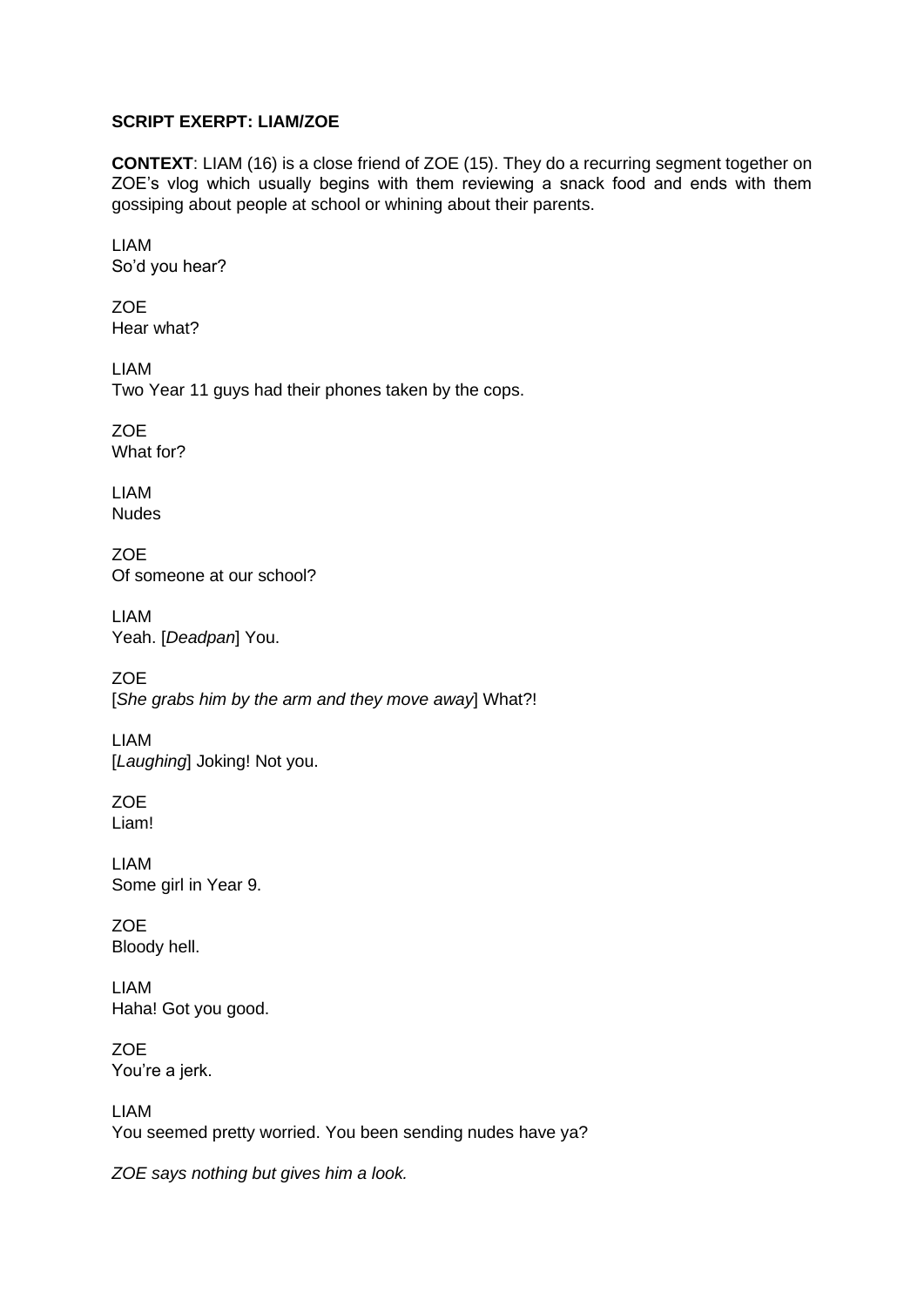LIAM Tell me you haven't sent 'em to Damo.

**ZOE** Shh, we don't call him that on the Vlog. We call him \*\*NIGHT RIDER\*\*

LIAM Whatever. Have you actually sent him nudes?!

**ZOE** Judgmental much?

LIAM Not judging you. You can do what you like, but…I probably wouldn't if I were a girl.

ZOE Well you're not a girl.

LIAM I'm aware.

ZOE So maybe you should shut up.

LIAM Probably.

ZOE That's bullshit anyway. You can't have one set of rules for girls and another for guys.

LIAM I agree. I just don't trust guys.

ZOE All guys, or my guy?

LIAM Well, yeah Damo in particular.

ZOE Night Rider!

LIAM Whatever

ZOE Whatever. You haven't even met him.

LIAM Don't need to. I know what guys are like. And if he's asking you for photos…